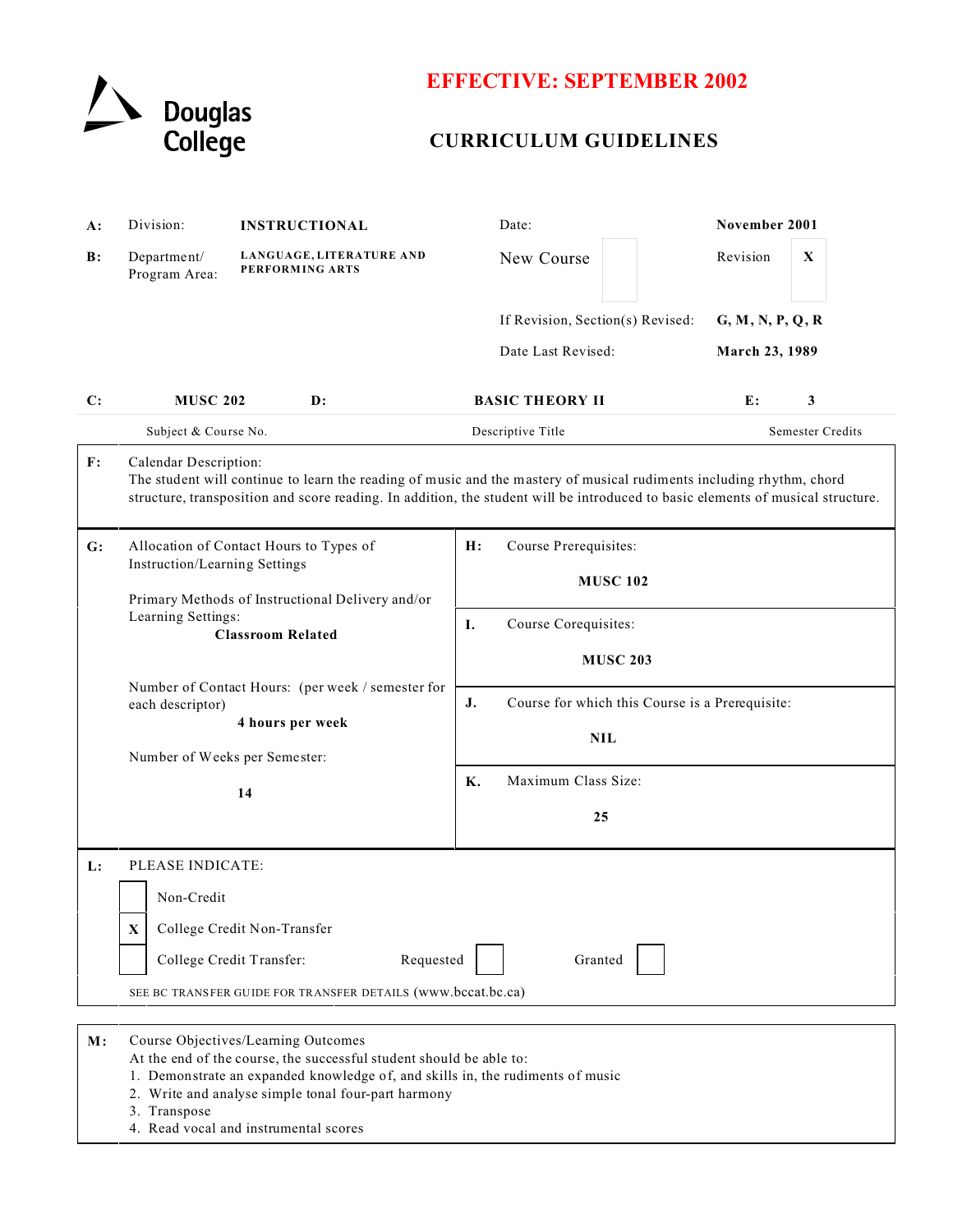## **N:** Course Content

Content will include, but is not limited to the following:

- 1. Pitch Notation
	- a) C clefs (alto and tenor)
	- b) Note & key names in foreign languages
- 2. Rhythm
	- a) Irregular groupings
	- b) Irregular meters
	- c) Changing meters
	- d) Syncopation
	- e) Hemiola

## 3. Chord Structure

- a) Triad types, root position and inversions
- b) Seventh chords, root position and inversions
- c) Traditional nomenclature of chords
- d) Figured bass: concept and pedagogical application
- e) Popular chord symbols: function and application
- f) Substitution chords: concept
- 4. Transposition
	- a) by key
	- b) by interval
- 5. Score Writing
	- a) close and open score
	- b) choral
	- c) string quartet
	- d) orchestra
- 6. Musical Instruments
	- a) Transposing and nontransposing instruments
	- b) Families of instruments
	- c) Names of instruments in foreign languages
	- d) Description and aural recognition of instrument types
- 7. Musical terms and signs
- 8. Sight Reading trio and quartet scores, orchestral score, choral score
- 9. Harmony
	- a) Voicing and doubling of triads in root position; close and open position
	- b) Progressions of triads in root position: basic voice leading principles
	- c) Dominant seventh and secondary dominant
- 10. Musical Structure
	- a) Phrase and cadence
	- b) Cadence types